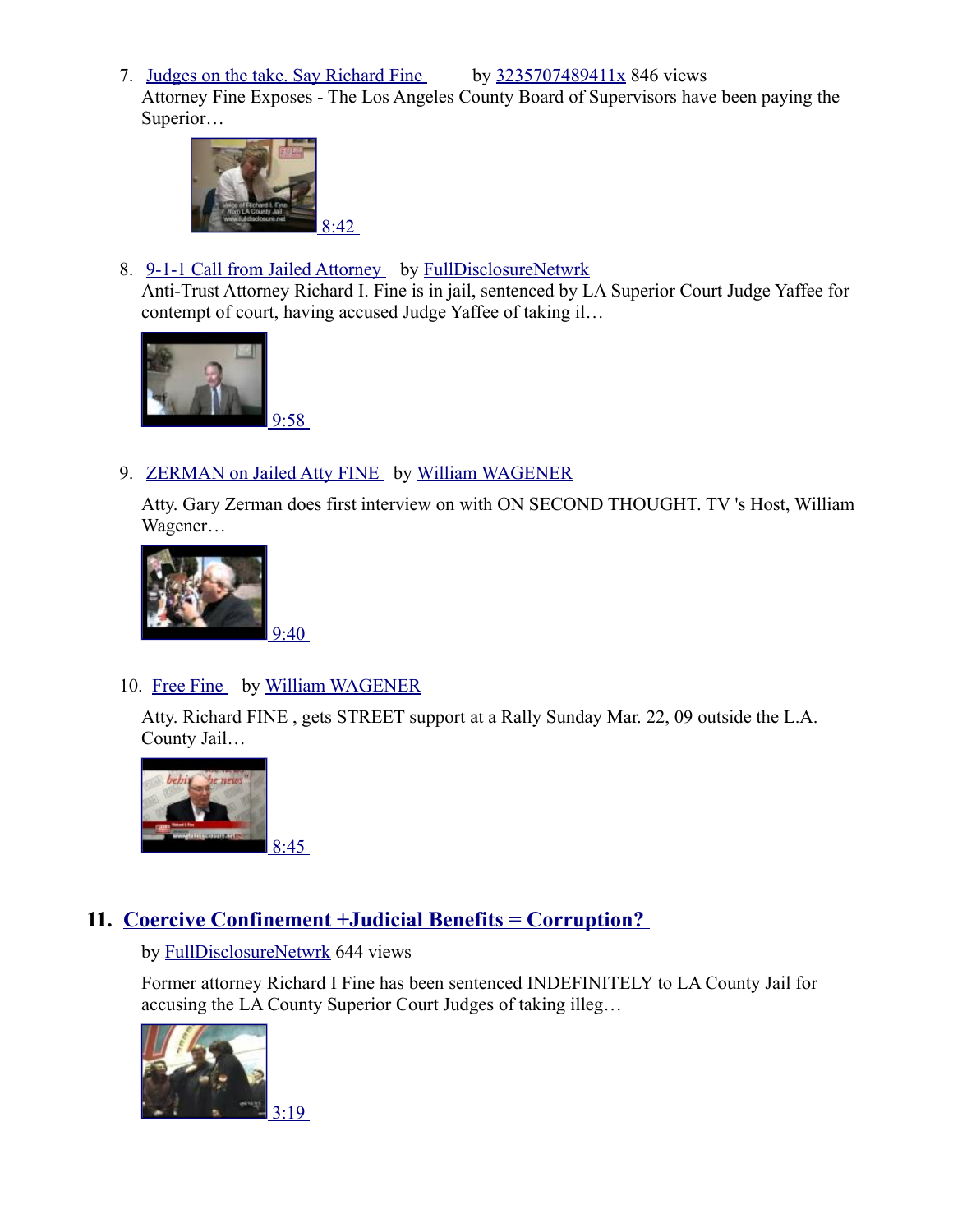## **11. [A Justice Criticizes Fellow Justice](http://www.youtube.com/watch?v=mJyXF0HJqqs&list=PLB79EA2BCD02288E5&index=11)**

by [cbernof](http://www.youtube.com/user/cbernof?feature=playlist) 349 views

West Virginia Supreme Court Justice Larry Starcher has harsh words for his fellow Justice, Brent Benjamin, for not disqualifying himself from a case in wh…



## **[Judicial Recusal Defined](http://www.youtube.com/watch?v=5j9cgJZYMi8&list=PLB79EA2BCD02288E5&index=12)**

#### by [cbernof](http://www.youtube.com/user/cbernof?feature=playlist) 335 views

Theodore Olson, attorney for Hugh Caperton in Caperton v. Massey Coal, explains why judges should disqualify themselves from cases in which they h…



# **[Judicial Oversight by an Inspector General](http://www.youtube.com/watch?v=hHax65dN6cA&list=PLB79EA2BCD02288E5&index=13)**

by [cbernof](http://www.youtube.com/user/cbernof?feature=playlist) 161 views

Carl Bernofsky from Shreveport, Louisiana asks whether the presidential candidates would support establishment of an Independent Inspector Gener...



# **[Darrell STEINBERG runs from Atty FINE Question](http://www.youtube.com/watch?v=WFpetd-NH5s&list=PLB79EA2BCD02288E5&index=14)**

by [William WAGENER](http://www.youtube.com/user/williamwagener?feature=playlist) 1,182 views

Darrell STEINBERG, Democrat Majority Leader of the California State Senate, who ignored the…

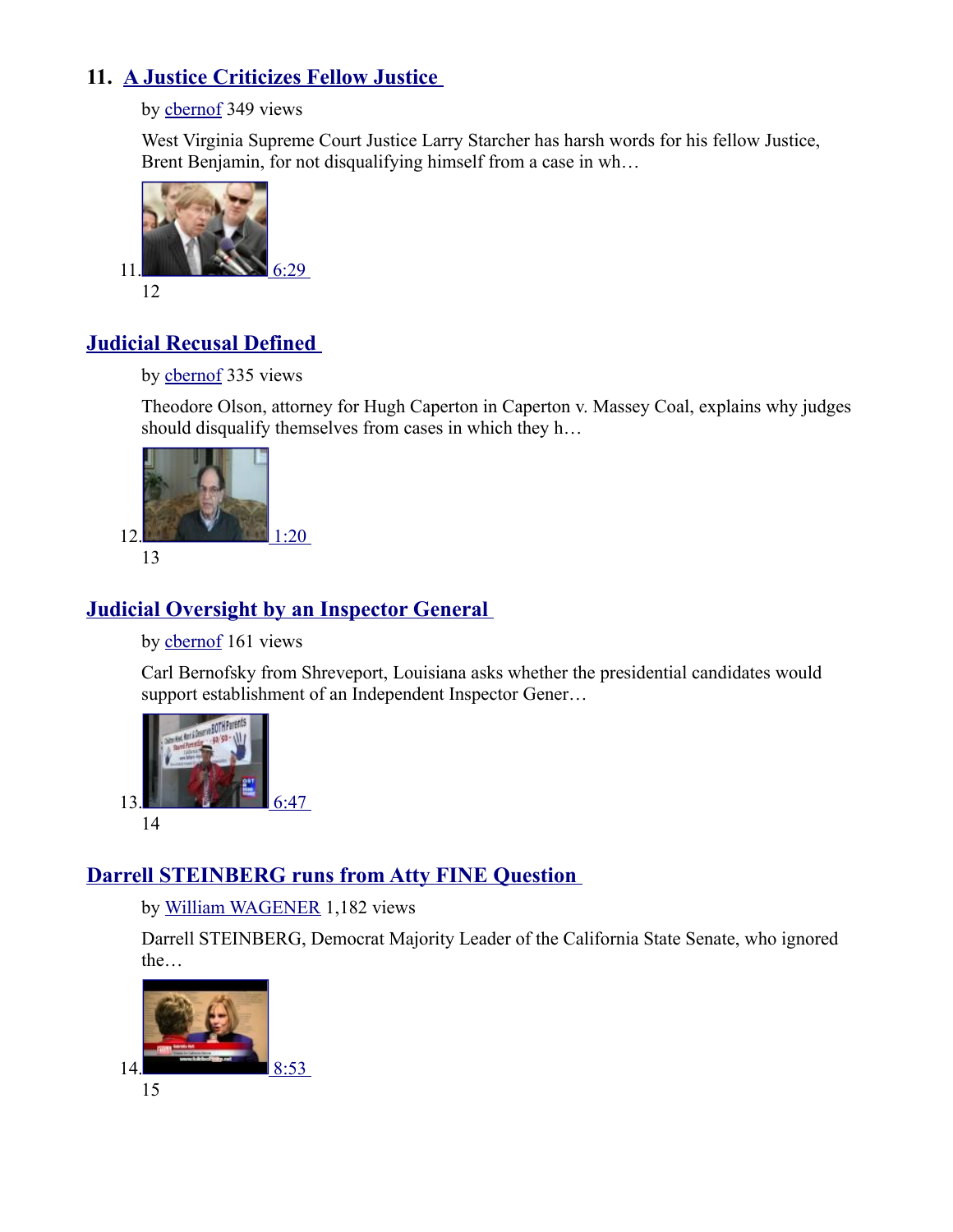## **[Citizens Hijack Legislative Reform Hearing](http://www.youtube.com/watch?v=WAWMGdmxb9M&list=PLB79EA2BCD02288E5&index=15)**

by [FullDisclosureNetwrk](http://www.youtube.com/user/FullDisclosureNetwrk?feature=playlist) 244 views

Full Disclosure (R) exposes irate citizens hijacking a Joint Legislative hearing on California Government reforms on the budget process. Court corruption …



## **[LA Times Female Journalist Sneaks Into LA County Mens Jail](http://www.youtube.com/watch?v=no1gtqpeh80&list=PLB79EA2BCD02288E5&index=16)**

by [FullDisclosureNetwrk](http://www.youtube.com/user/FullDisclosureNetwrk?feature=playlist) 1,095 views

LA Sheriff Baca is refusing access for Full Disclosure to interview jailed attorney Richard Fine, while his staff is claiming that a female journalist from t...



# **[Volunteers Fight Court Corruption to Free Jailed Attorney](http://www.youtube.com/watch?v=Casg6Mw78NU&list=PLB79EA2BCD02288E5&index=17)**

by [FullDisclosureNetwrk](http://www.youtube.com/user/FullDisclosureNetwrk?feature=playlist) 976 views

Full Disclosure Network's Leslie Dutton interviews "Free Richard Fine" volunteers who are fighting Court Corruption and the system that has illegall…



# **[Judge To Judge On Illegal Payments To Judges](http://www.youtube.com/watch?v=GNKnvwamrEA&list=PLB79EA2BCD02288E5&index=18)**

by [FullDisclosureNetwrk](http://www.youtube.com/user/FullDisclosureNetwrk?feature=playlist) 1,272 views

Full Disclosure Network interviews non-profit, public interest "Judicial Watch" attorneys who go for Court Order to stop illegal payments to the Judges in L…

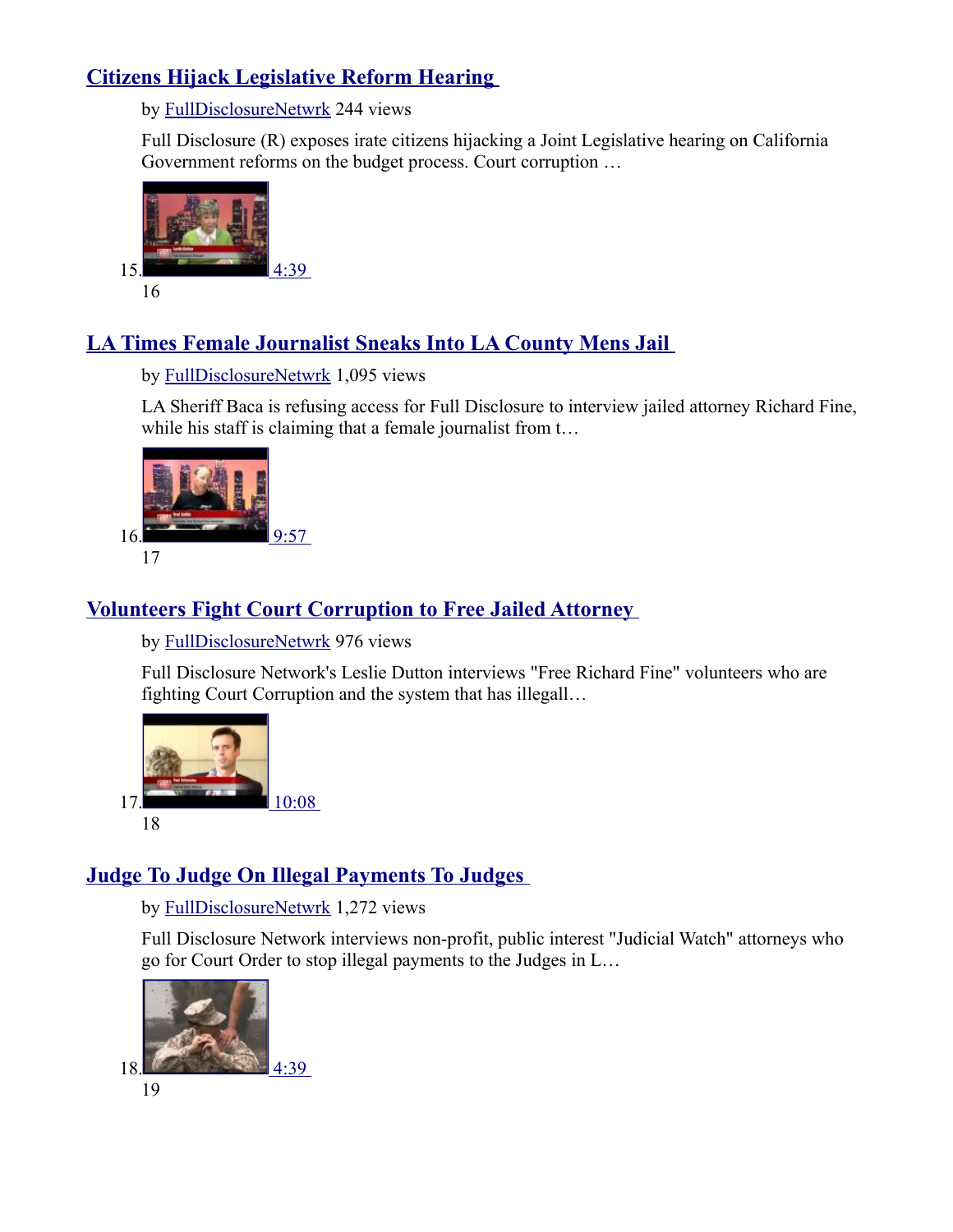## **[Thank Your Military](http://www.youtube.com/watch?v=Ak4jFODlj7c&list=PLB79EA2BCD02288E5&index=19)**

by [ThankYourMilitary](http://www.youtube.com/user/ThankYourMilitary?feature=playlist) 430,090 views

The BEST military tribute on the web!!!! An average group of Americans gathered to publicly thank their United States Military for the freedom they pr…



## **[California State Bar Persecutes Mr. Fine](http://www.youtube.com/watch?v=A4v3PzfBIKg&list=PLB79EA2BCD02288E5&index=20)**

by [FullDisclosureNetwrk](http://www.youtube.com/user/FullDisclosureNetwrk?feature=playlist) 1,200 views

Full Disclosure Network (R) presents Professor Daniel Gottlieb as he explains how the vindictive California State Bar destroyed attorney Richard I. Fine for…



# **[ZERMAN on Jailed Atty FINE](http://www.youtube.com/watch?v=n0ub8_p0bHo&list=PLB79EA2BCD02288E5&index=21)**

by [William WAGENER](http://www.youtube.com/user/williamwagener?feature=playlist) 2,059 views

Atty. Gary Zerman does first interview on with ON SECOND THOUGHT. TV 's Host, William Wagener…



# **[Whistle-Blower Richard I. FIne Tells All on The Alex Jones Show 1/3](http://www.youtube.com/watch?v=BoJukyFOH-g&list=PLB79EA2BCD02288E5&index=22)**

by [TheAlexJonesChannel](http://www.youtube.com/user/TheAlexJonesChannel?feature=playlist) 14,835 views

Alex talks to whistle-blower Richard I. Fine, an attorney who discovered a huge pay-off scheme involving, judges, sheriffs, L.A. County and more.…

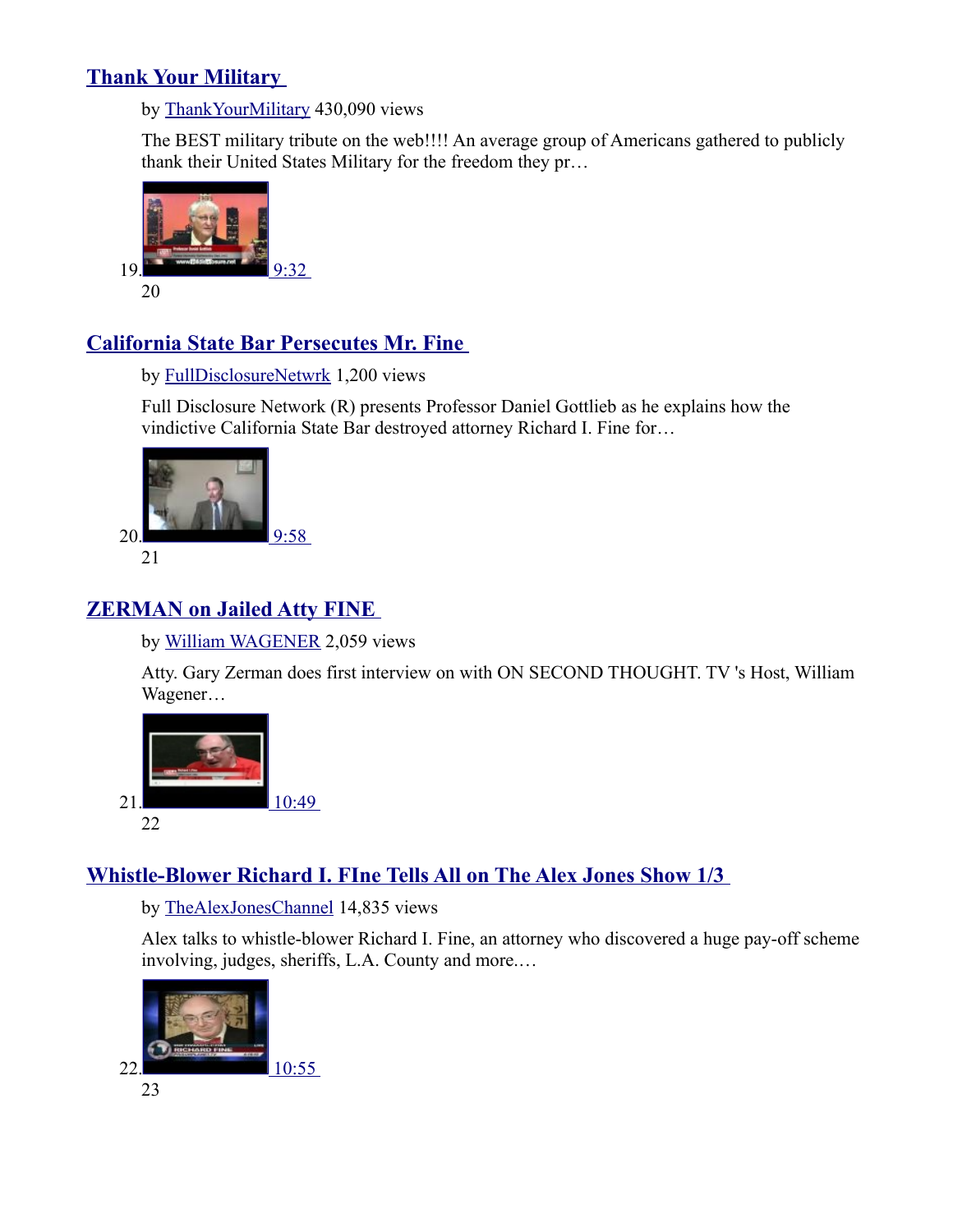## **[Whistle-Blower Richard I. FIne Tells All on The Alex Jones Show 2/2](http://www.youtube.com/watch?v=a6xBPyTPKDk&list=PLB79EA2BCD02288E5&index=23)**

by [TheAlexJonesChannel](http://www.youtube.com/user/TheAlexJonesChannel?feature=playlist) 8,978 views

Alex talks to whistle-blower Richard I. Fine, an attorney who discovered a huge pay-off scheme involving, judges, sheriffs, L.A. County and more.…



## **[Whistle-Blower Richard I. FIne Tells All on The Alex Jones Show 3/3](http://www.youtube.com/watch?v=GfwzMlNXYpc&list=PLB79EA2BCD02288E5&index=24)**

### by [TheAlexJonesChannel](http://www.youtube.com/user/TheAlexJonesChannel?feature=playlist)

Alex talks to whistle-blower Richard I. Fine, an attorney who discovered a huge pay-off scheme involving, judges, sheriffs, L.A. County and more.…



# **[Leslie Dutton Talks About Political Prisoner Richard I. Fine on Alex Jones Tv 1/2](http://www.youtube.com/watch?v=QusyDWDvMUA&list=PLB79EA2BCD02288E5&index=25)**

### by [TheAlexJonesChannel](http://www.youtube.com/user/TheAlexJonesChannel?feature=playlist)

Alex talks with Leslie Dutton of the Full Disclosure Network about the imprisonment of . Mr. Fine, who holds a PhD in international law and served…



## **[Leslie Dutton Talks About Political Prisoner Richard I. Fine on Alex Jones Tv 2/2](http://www.youtube.com/watch?v=Y5N3iZZ30ds&list=PLB79EA2BCD02288E5&index=26)**

### by [TheAlexJonesChannel](http://www.youtube.com/user/TheAlexJonesChannel?feature=playlist)

Alex talks with Leslie Dutton of the Full Disclosure Network about the imprisonment of . Mr. Fine, who holds a PhD in international law and served…